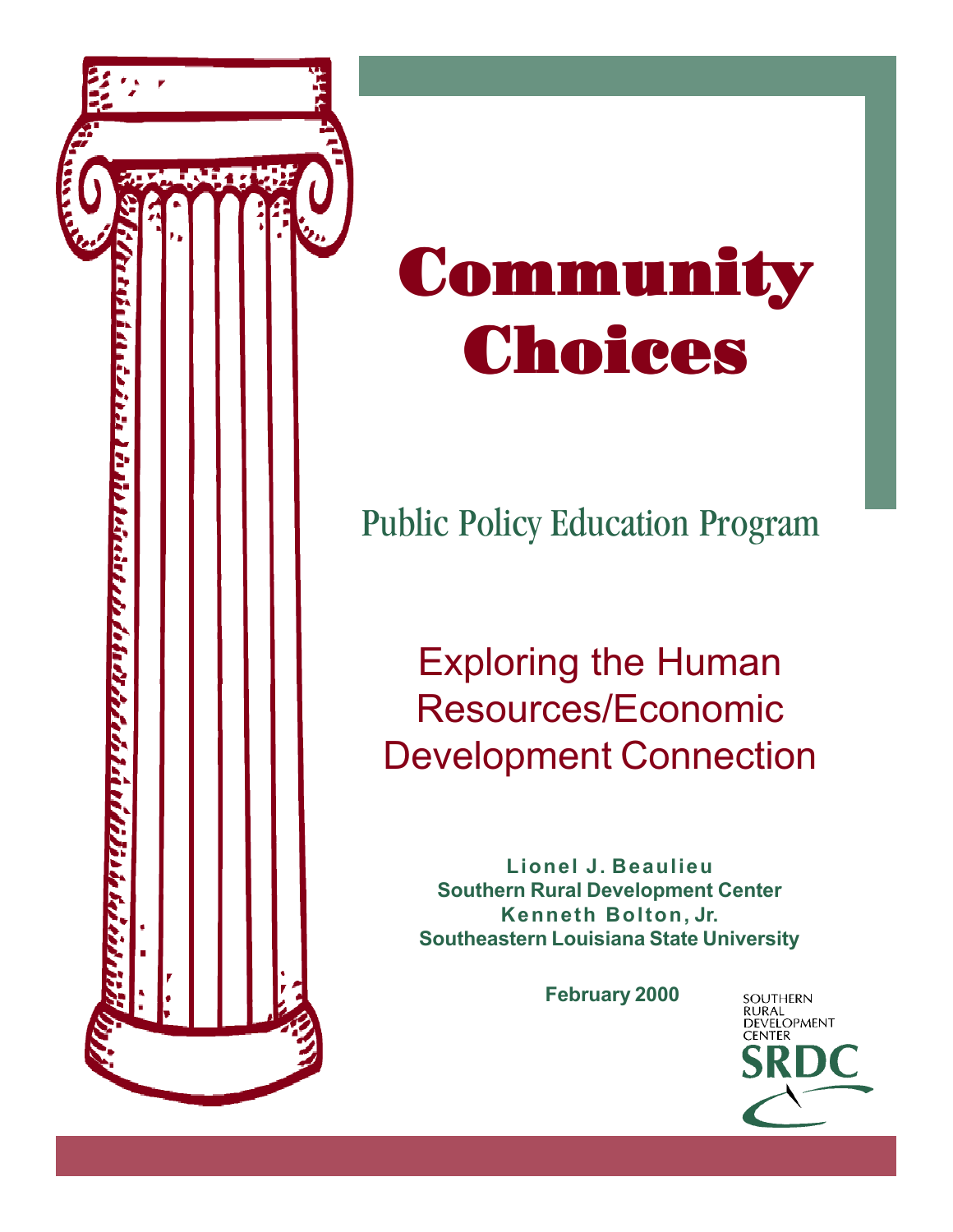The Southern Rural Development Center is one of four USDA-sponsored regional centers in the nation. The Center coordinates rural development research and extension (education) programs cooperatively with the 29 land-grant institutions in the South. The Center supports and strengthens individual state efforts in rural areas by drawing upon multi-disciplinary networks of university research and extension land-grant faculty in the region. The center is cosponsored by Mississippi State University and Alcorn State University.

> For more information, contact: **Southern Rural Development Center** Box 9656 Mississippi State, MS 39762 662-625-3207 662-325-8912 (fax) http://ext.msstate.edu/srdc/ bonniet@srdc.msstate.edu

SRDC Publication No. 214 February 2000

<sup>8</sup> *2000 The Southern Rural Development Center. This material may be copied for nonprofit educational use provided that credit is given to the original source and that a brief note explaining the use is sent to the Southern Rural Development Center, Box 9656, Mississippi State, MS 39762, or bonniet@srdc.msstate.edu.*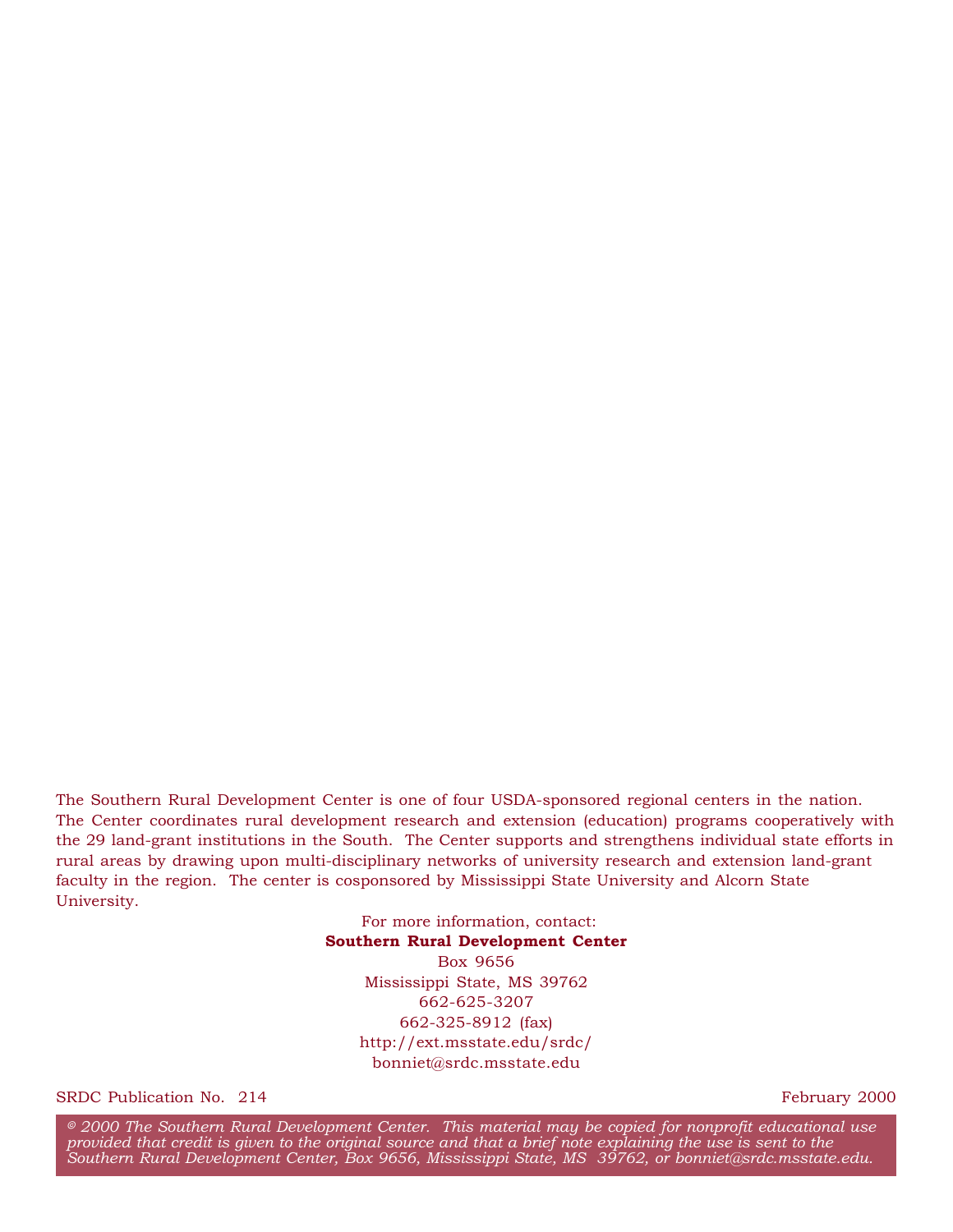

# Community Choices

# Public Policy Education Program

# Program Overview

**Lionel J. Beaulieu Southern Rural Development Center**

**February 2000**

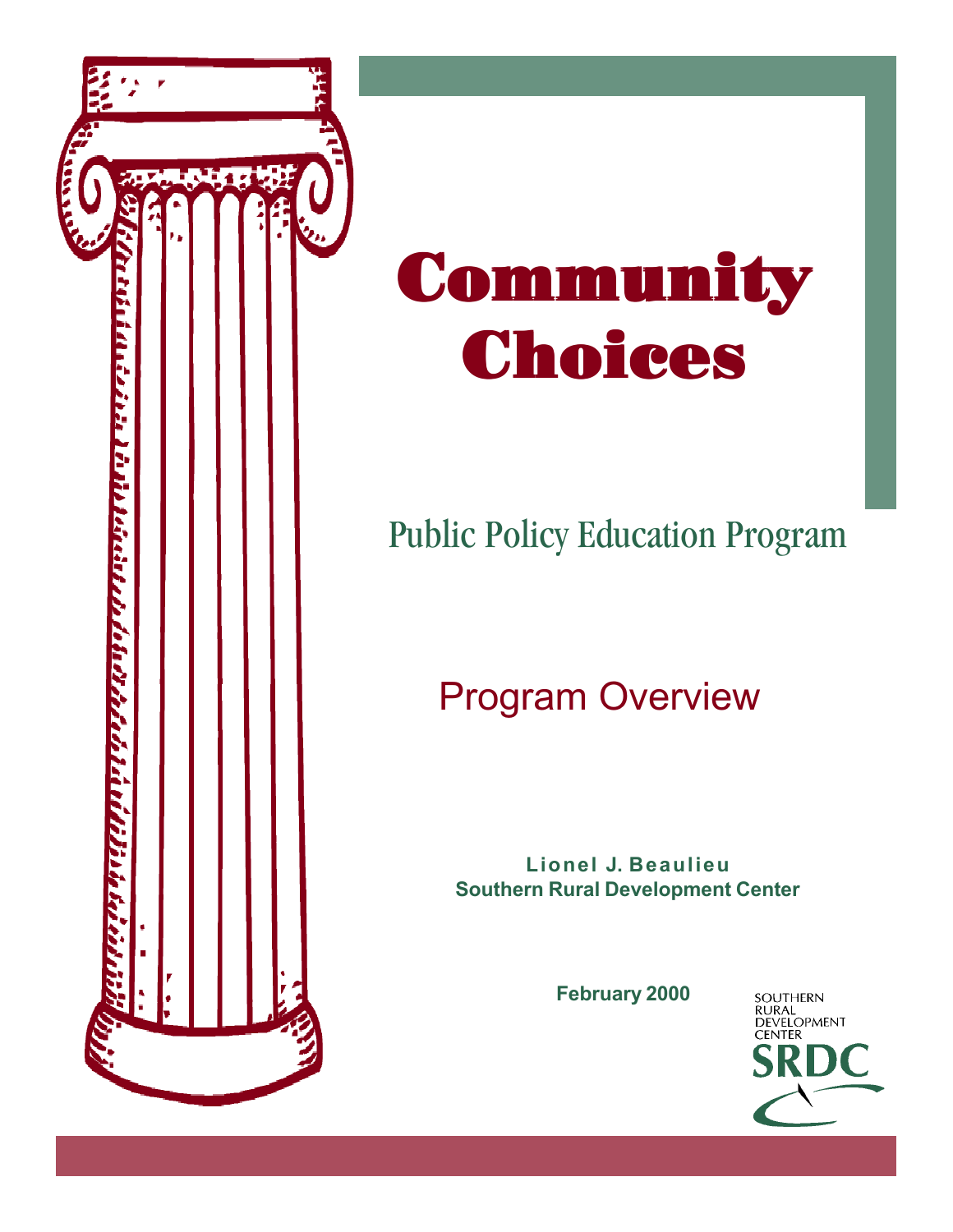## Exploring the Human Resources/ Economic Development Connection:

### **Program Overview**

#### Introduction

The fundamental assumption of human capital theory is that individuals can "invest" in activities, such as education and job training, which will lead to an enhancement in their abilities (such as their thinking skills, knowledge and experiences). These strengthened abilities will make them more productive and result in increased earnings. The presence of such skilled individuals is an asset to a community because it helps contribute to its economic health. On the other hand, the absence of skilled individuals could limit a community's economic development options.

The Community Choices program is designed to engage communities in a systematic assessment of the linkages between its human resource attributes and its economic development opportunities.

#### The Current Situation

Rural America accounts for more than 60 million people and several rural localities are confronted with human capital problems. As a general rule, rural America leads the nation in the number of families living in poverty, in the percent of labor force members who are unemployed or underemployed, and in the proportion of people who are functionally illiterate. Add to this the fact that only a small segment of the U.S. rural workforce has a college education or more, and you quickly begin to see how America's rural human capital resources can potentially impede efforts to realize substantive enhancements in the economic and social climate of these areas. This is particularly true in the rural South, given that the rural South is the most poorly equipped region in the country on nearly all human resource measures.

Furthermore, a number of rural residents who do receive a college education or substantial job training often migrate to urban communities since these areas often offer these people superior job opportunities. This outward migration further depletes the human resource stock of rural communities. For example, a study by Lichter, McLaughlin, and Cornwel [5] offered strong evidence of the significant shifts that took place in the stock of human resources in rural areas from the 1970s to 1980s. Using the years 1975-76 and 1987-88 as reference points, the authors found that nonmetropolitan areas suffered serious declines in their human capital resources over these two time periods. Unlike the 1970s where the loss of rural America's best and brightest were compensated by the influx

"This program has been designed to give members of rural communities the opportunity to examine the relationship between human capital investment and rural economic development."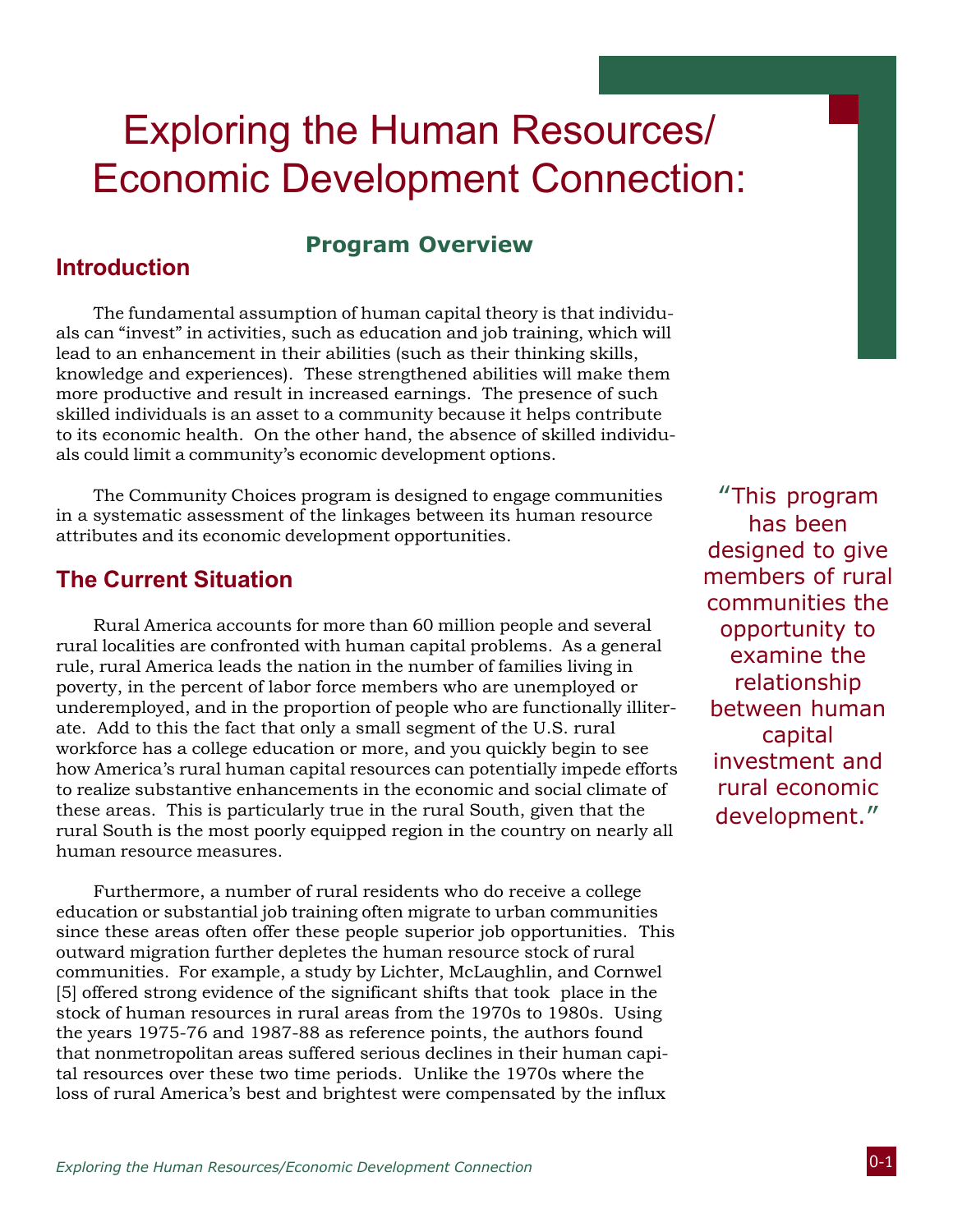

of well educated and talented individuals from metropolitan areas, the exchange of population between metro and nonmetro areas in 1987-88 was somewhat different. As in past decades, nonmetro areas continued to suffer sizable losses of its young, educated, and highly skilled people to the metropolitan areas. But, unlike the 1970s, metropolitan areas were far more likely to keep its best and brightest at home, while exporting to rural America individuals having the lowest levels of education and job skills.

"Whether rural communities must seek to strengthen their human resources before they can expect to attract good jobs to the community can only be answered after a careful consideration of the community by its members."

Data examined over the course of the 1990s offer more encouraging information on the demographic changes occurring in rural America. For example, Beale [1] notes that the lion's share of nonmetropolitan counties grew in population over the 1990-97 time period. And those counties that did gain in population did so as a result of the influx of former metro residents and/or foreign immigrants. Nord and Cromartie [9] further reveal that among the in-migrants to rural America during the 1990s were a sizable number of individuals with college education, a trend that helped to reverse the rural brain drain that was evident in prior decades.

We believe it is essential for community members to explore what the local human resource conditions mean, if anything, to the economic health of rural areas. By better understanding the relationship between human capital investment opportunities and local economic development possibilities, program participants will be able to consider short and long-term policy strategies for promoting the economic health of the community and its members.

These are the issues that have helped give shape to this Community Choices public policy education program dealing with the "Human Resources/Economic Development Connection."

## The Human Resources/Economic Development Connection: Is There One in Rural Communities?

The answer to the question of whether a rural community's human capital stock is likely to affect its economic development opportunities is not an easy one because the various sets of evidence tend to produce different conclusions. For example, a report prepared by the Hudson Institute titled *Workforce 2000* claims that America's current workforce is ill equipped for the new jobs coming online in the country [4]. Now that the 21st century has begun, the U.S. is witnessing a classic mismatch between supply and demand resulting from rapid growth in high-skilled jobs and the limited amount of skills possessed by people in the workforce. Under this scenario, the supply/demand mismatch would be more severe in rural America given the poorer quality of its human capital resources.

But a second scenario, presented by Mishel and Teixeira [8] in their Economic Policy Institute report titled *The Myth of the Coming Labor Short-*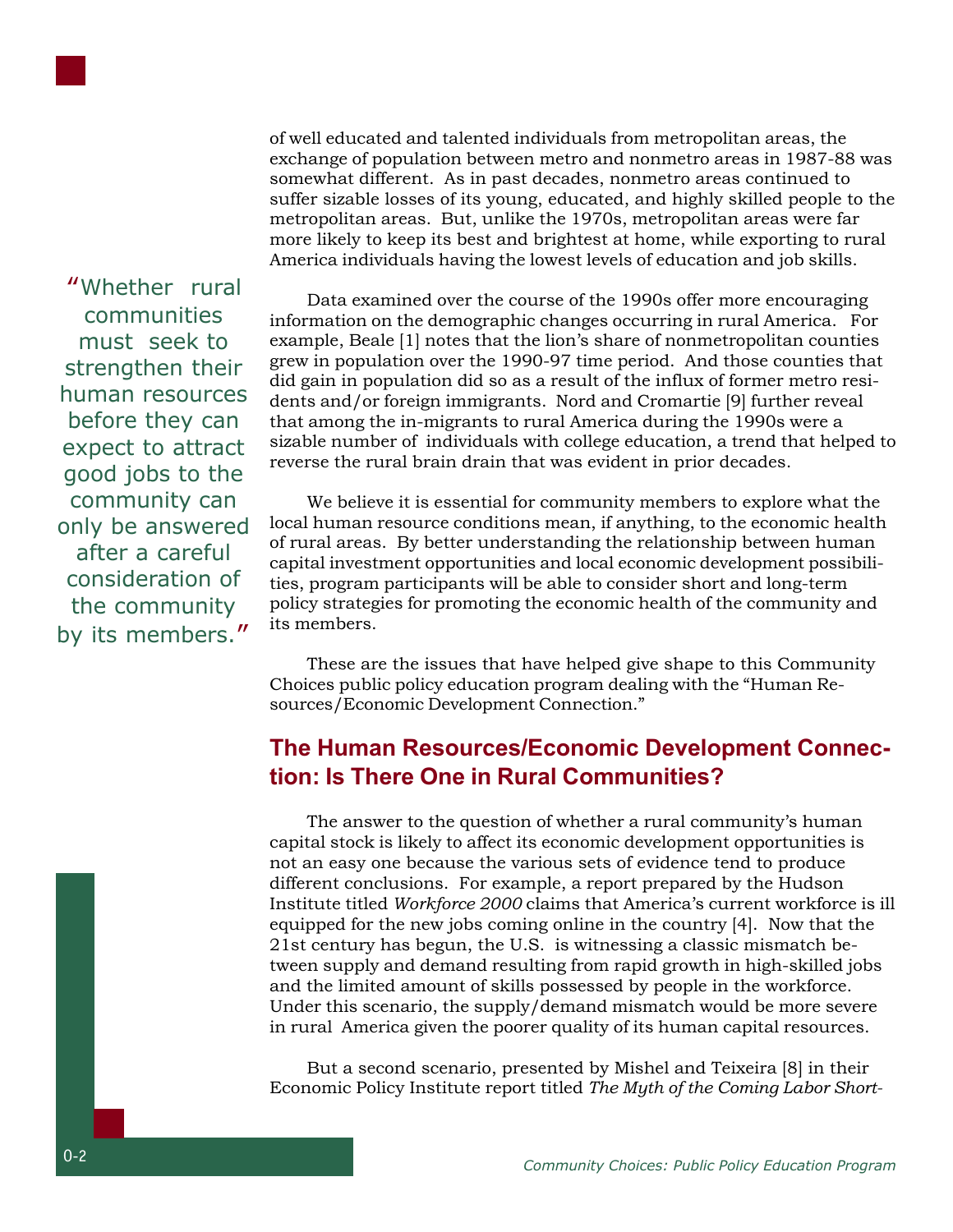*age*, suggests that the shortage of qualified workers anticipated in the *Workforce 2000* report is faulty. The authors note that skill levels in the job structure are not accelerating at the pace suggested in this report. In fact, limited growth in job skills is taking place and as a result, the supply of workers is not likely to be at odds with the demands of the job market over the next decade or so. If the Mishel and Teixeira argument is correct, then it could be assumed that the supply of rural America's human capital stock is not likely to be a major impediment to the availability of jobs in the local economy.

In a report prepared by a team of social scientists with the U.S. Department of Agriculture's Economic Research Service, the issue of the human resources/economic development connection was addressed headon. In general, the findings showed that economic growth in our nation's rural areas during the decade of the 1980s was not seriously impeded by the low educational status of rural workers. But, as these authors admit, these recent historical trends did not discount the possibility that in some rural communities, education may have stimulated job growth, or that future economic development opportunities in these areas would be directly tied to the availability of a better educated and trained workers.

In a more recent assessment of the "skills gap" debate, however, contributors to an edited volume by Gibbs et al. [3] noted that present day rural America is showing progress in its capacity to educate students, to equip workers with important cognitive skills, and to provide vocational education opportunities. In fact, rural workers are making important headway in becoming more actively engaged in the new economy of the world — one in which technology skills, interpersonal relationships, and group problem-solving capabilities are more a part of the talents that they bring to the work place. At the same time, challenges linger, particularly the need to shore up the academic and job training credentials, and "new economy-related skills," of a broader segment of the rural workforce [3].

These reports tend to leave the answer to the question about the human resources/economic development linkage unclear. It is because of this lack of clarity on this tie that we have opted to devote attention to this issue in this Community Choices public policy education program. We feel it is essential to create a forum in which participants can examine these issues and clarify this linkage in their community. Whether these human capital shortcomings serve as barriers to economic progress in their rural communities is a key issue to be debated by participants during the course of this public policy education program [6].

#### Purpose and Objectives

The public policy education framework deals with specialized issues that have distinct options and effects. The ultimate purpose of this type of program is the realization of seeable and touchable results at the local

"The purpose of the Community Choices public policy education program is to offer local citizens an opportunity to apply the public policy education framework to the study and resolution of problems in their community."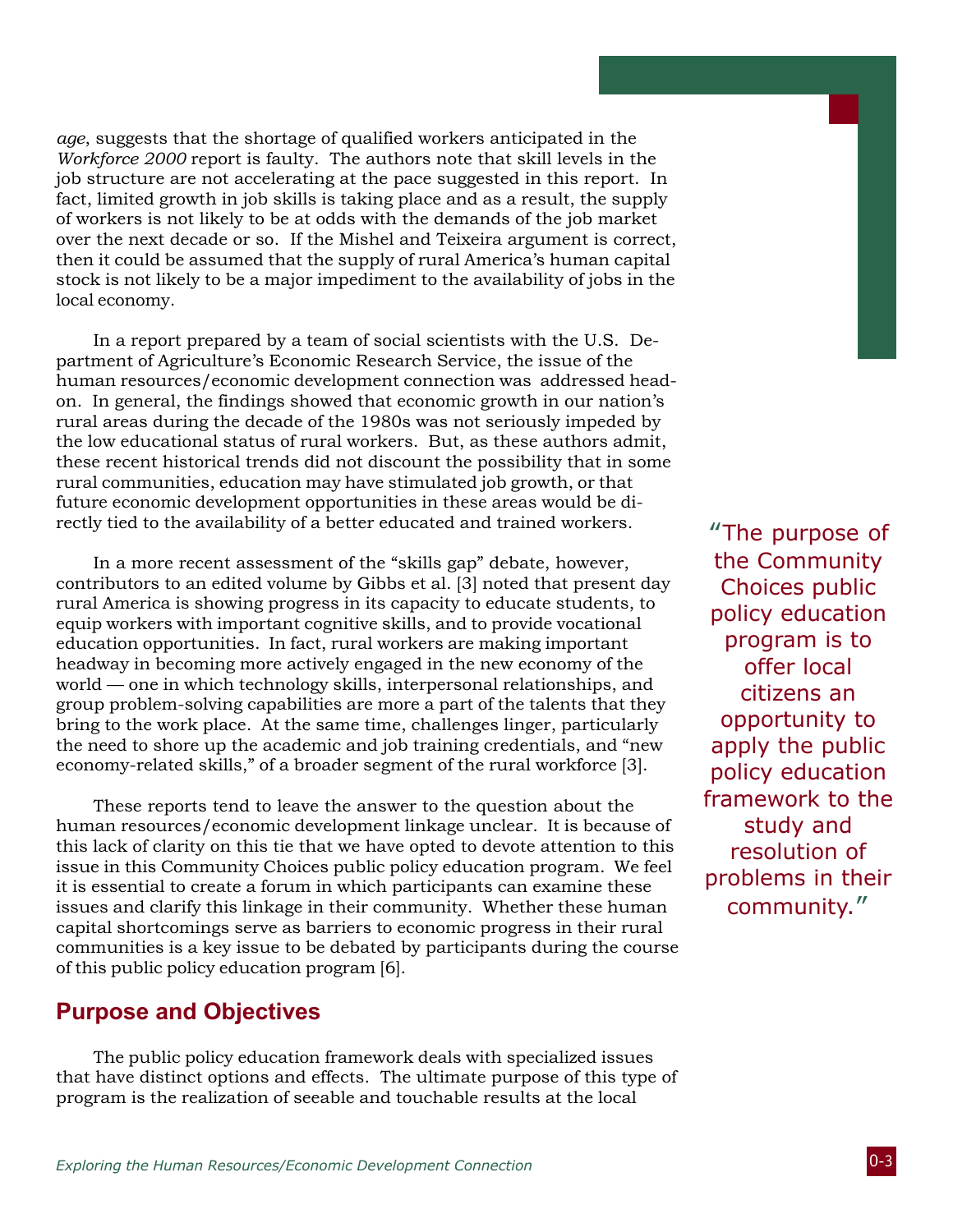The specific objectives of the Community Choices Program are fourfold:

- To introduce the Community Choices public policy education framework to a representative group of community residents and to discuss its application in resolving local public issues and concerns.
- To strengthen local citizens' knowledge of human resource and economic development issues at the national, state, and local levels.
- To create an environment for local citizens to explore linkages between the human resource attributes of a community and its economic development activities/opportunities; and
- Where needed, to actively participate in finding and implementing solutions for advancing the community's economic health through the strengthening of its local human capital.

community level. In this particular educational effort, the focus is on those issues that relate specifically to the human resources/economic development connection in rural communities. The strength of this program is that it seeks to engage you, as local community residents, in a dialogue and assessment of the linkages between economic development opportunities and the human capital attributes of your community. The delivery of this program on a community-by-community basis is designed to give explicit recognition to the fact that the nature of these linkages will likely differ across communities given the unique histories and indigenous resources associated with each of these areas.

The ultimate goal of this program is to strengthen residents' understanding of the complex set of policy issues associated with human capital resources and economic development options; to provide a forum for exploring alternative strategies for dealing with these issues; and to clarify potential impacts associated with these various policy alternatives. The guiding principle of this educational initiative is that better policy decisions are likely to be realized at the local level when an active and informed citizenry is involved in the process.

## Program Content

The "Exploring the Human Resources/Economic Development Connection" component of the Community Choices public policy program is organized into three major sections. The first section lays the foundation for doing public policy education work. It begins by giving attention to the meaning of public policy education and introduces a useful model that can be applied to the analysis of issues of local importance. Further, this section offers a brief review of how local decisions are made in many communities and how to identify who the key policymakers often tend to be. The final subject of this section gives focus to the subject of multicultural

"The Public Policy Education Model is designed to walk you through a series of logical steps to arrive at solutions that hold promise in helping solve the policy issues under discussion."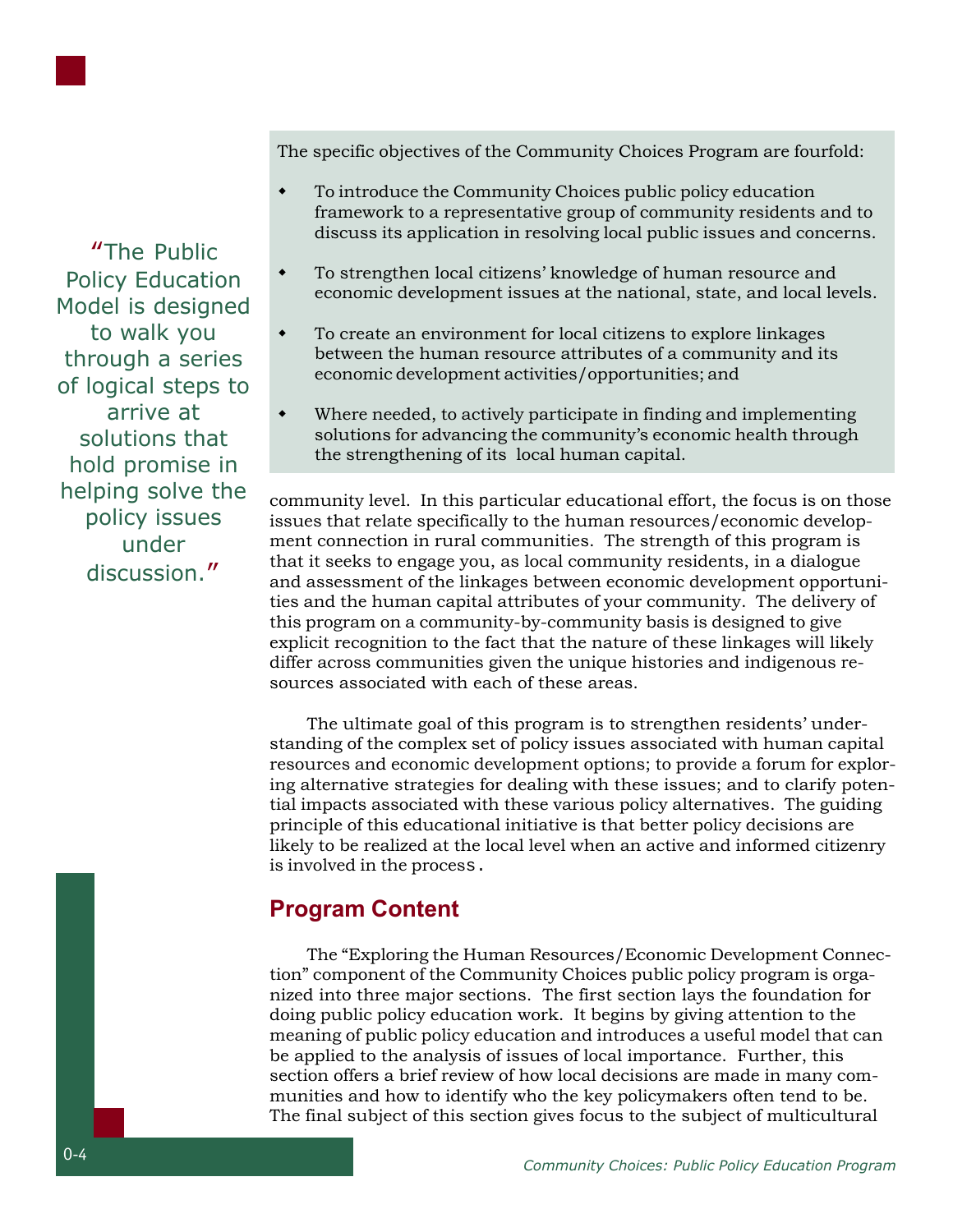awareness. The intent of this third module is to sensitize program participants to the fact that local policy decisions must give attention to the variety of values and perspectives that exist along cultural lines.

The second phase of this program presents a clear discussion of economic development issues at the local level. It deals with export base theory as a model for understanding how a local economy works. Moreover, it presents a number of economic development options that communities can consider in an effort to encourage local economic development. Understanding how economic development works, and the alternative manner in which it can be achieved, offers the participants a better basis for determining the human resources that will be needed to bring these development opportunities to fruition.

The third and final section of this program explores human resource issues in the community. It begins with a treatment of the key items commonly used to assess the human resource attributes of a community. Among the areas given prominent attention are the linkages between level of education and the rate of unemployment, amount of earned income, and poverty status. Next, the program addresses migration streams into and out of the local community and how these streams affect the stock of human resources in the area. The final topic of this section is the family. The intent is to give explicit recognition to the significant role that the family plays in human resource development.

#### Program Format and Session Resources

It is not necessary that program participants use all eight modules outlined in Table 1 or utilize them in the order they are presented. Though we obviously feel that each one builds upon the others in providing a clearer understanding of the human capital/economic development connection, community participants should feel free to choose and explore those topics which they deem most relevant to their local situation. We do strongly encourage you, however, to include materials in Sections I and II since they are designed to provide citizens with valuable information on the public policy education process and what economic development options might exist for the community. Once these topics have been addressed, local citizens can proceed in a number of different directions, such as looking at their current human resource stock and how these resources facilitate or impede economic development (Modules 5 and 6) or what the family-related issues are in the community that impact the human resource development of their children (Module 7).

## Target Audience

The Community Choices: Public Policy Education Program is designed for any group of local citizens who are interested in and concerned about the policy issues facing their community. Because the specific theme of

"As you think about policy, it is important to recognize that, in many cases, certain people are more successful in affecting policy decision than are others."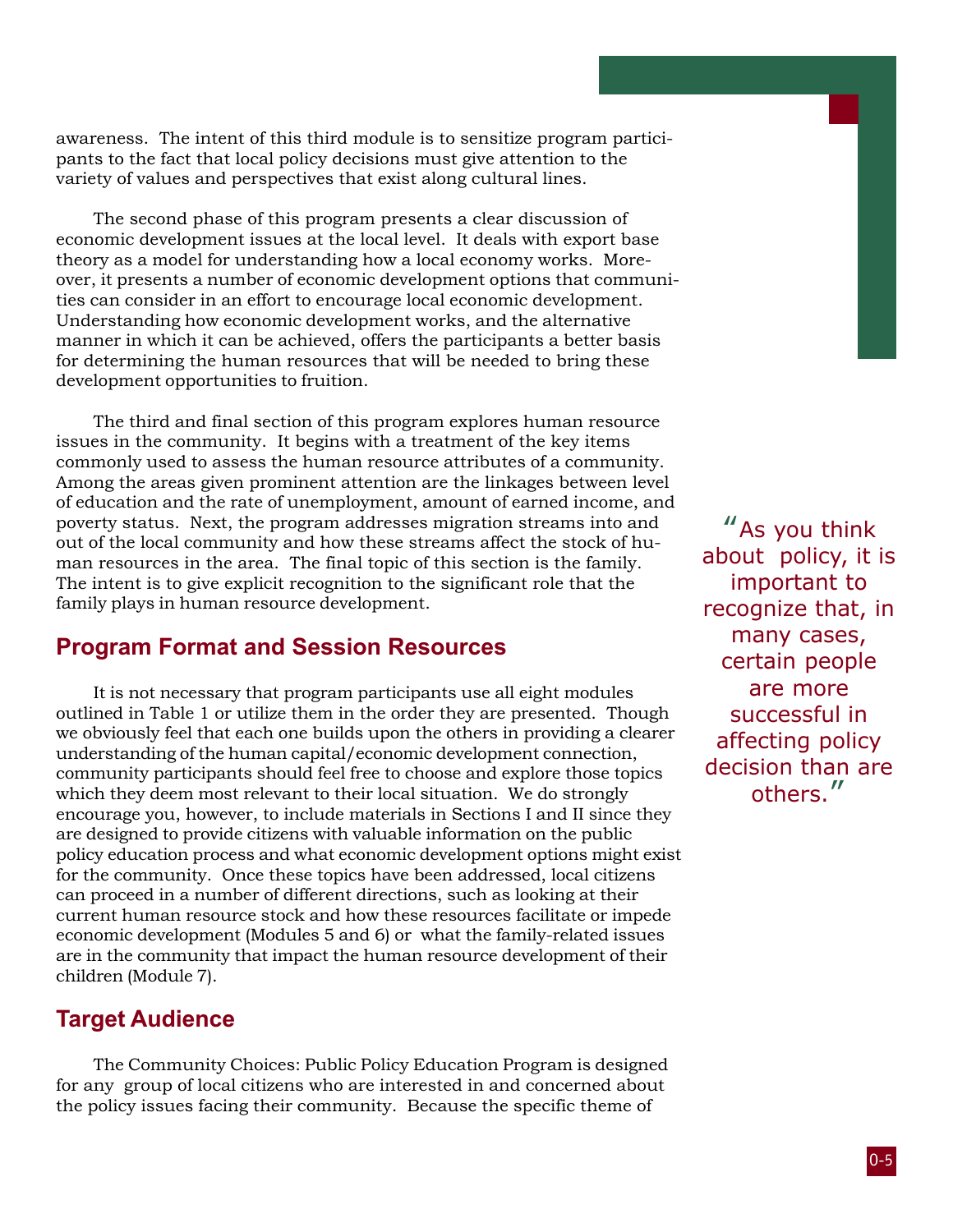

"Multicultural education is in the best American tradition of liberty and justice and can make available to our society a largely untapped reservoir of human talents and resources."

|                     | <b>Section I</b>                                                              |
|---------------------|-------------------------------------------------------------------------------|
| <b>Module One</b>   | The Public Policy Education Model: A Framework<br>for Addressing Local Issues |
| <b>Module Two</b>   | Identifying Local Decision Makers                                             |
| <b>Module Three</b> | Promoting Multicultural Awareness<br><b>Section II</b>                        |
| <b>Module Four</b>  | Understanding the Local Economy                                               |
|                     | <b>Section III</b>                                                            |
| <b>Module Five</b>  | The Community's Human Resource Attributes                                     |
|                     |                                                                               |
| Module Six          | Migration's Impact on the Community's Human Resources                         |
|                     |                                                                               |
| <b>Module Seven</b> | Human Resources and the Family                                                |

Each module has resources for presentation, including:

- *Instructor's Guide* which offers recommendations on how the module might be delivered and the amount of time required to present this session;
- *Module Overview* that provides a brief overview of the subject being discussed in the session;
- *Activities* that are intended to offer participants the opportunity to take an active part in applying the information presented in the Module Overview to real live community issues;
- *Background Readings and References* that offer participants additional information related to the subject addressed in the module.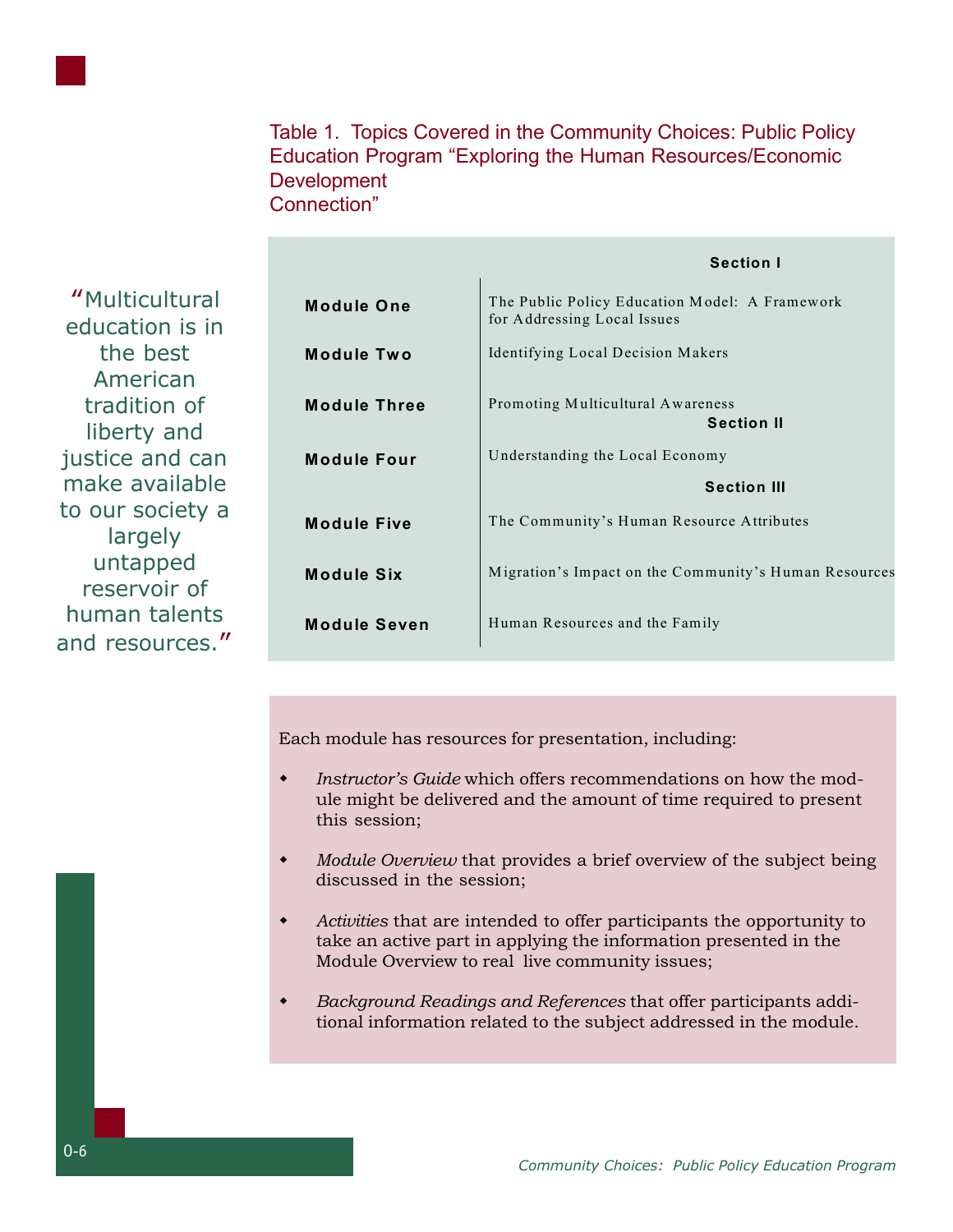this program is on human resources and economic development, involving people who have some knowledge or interest in these topics is encouraged. Likely candidates for participation are local government officials, educational leaders, representatives of the local chamber of commerce and/or business community, social service agency personnel, civic club representatives, church officials, and others who may wish to enhance their understanding of these issues and are motivated to explore policy options for dealing with these matters.

It is recommended that participants be accorded the opportunity to be involved in the teaching of modules. The group could be subdivided into teams, with each team given the responsibility to teach one of the sessions. This helps the participants feel a sense of ownership with this public policy education initiative. Furthermore, it allows team members to feel more confident in their abilities to take a leadership role in delivering this public policy education program to other residents of their community.

#### Concluding Remarks

In many rural communities across the country, efforts to create new jobs for local residents place high on the list of priorities. Are these efforts likely to be affected by the quality of the human resources available in these communities? Evidence suggest that local employment growth in nonmetropolitan areas over the course of the 1980s was not influenced significantly by the educational credentials of residents. This may be changing. A recent study by McGranahan [8] indicates that the manufacturing sector, once a seeker of low-skilled rural workers, is now demanding that workers have good skills and ability to operate in a more technologyoriented workplace. Will this trend continue in the manufacturing sector? Will it spread to other key sectors of the rural economy? What will the situation be for rural areas during the coming decade? These are the very issues that leaders and local citizens must give careful attention to if they are to devise policies that are likely to contribute to the long-term economic and social health of the community. It is hoped that the focus of this Community Choices' program on the "Human Resources/Economic Development Connection" theme will serve as an effective vehicle for stimulating active discussion and debate among a broad spectrum of local people about this important subject.

#### References

[1] Beale, Calvin. 1999. "Nonmetro Population Rebound: Still Real but Diminishing." *Rural Conditions and Trends 9 (2)*:20-27

[2] Economic Research Service. 1991. *Education and Rural Economic Development: Strategies for the 1990s.* Washington, DC: Agriculture and Rural Economy Division, USDA. ERS Staff Report No. AGES9153.

"The existence of 'multiplier' effects associated with basic industry often explains the emphasis of many economic development programs on attracting new, basic industry to the local community."